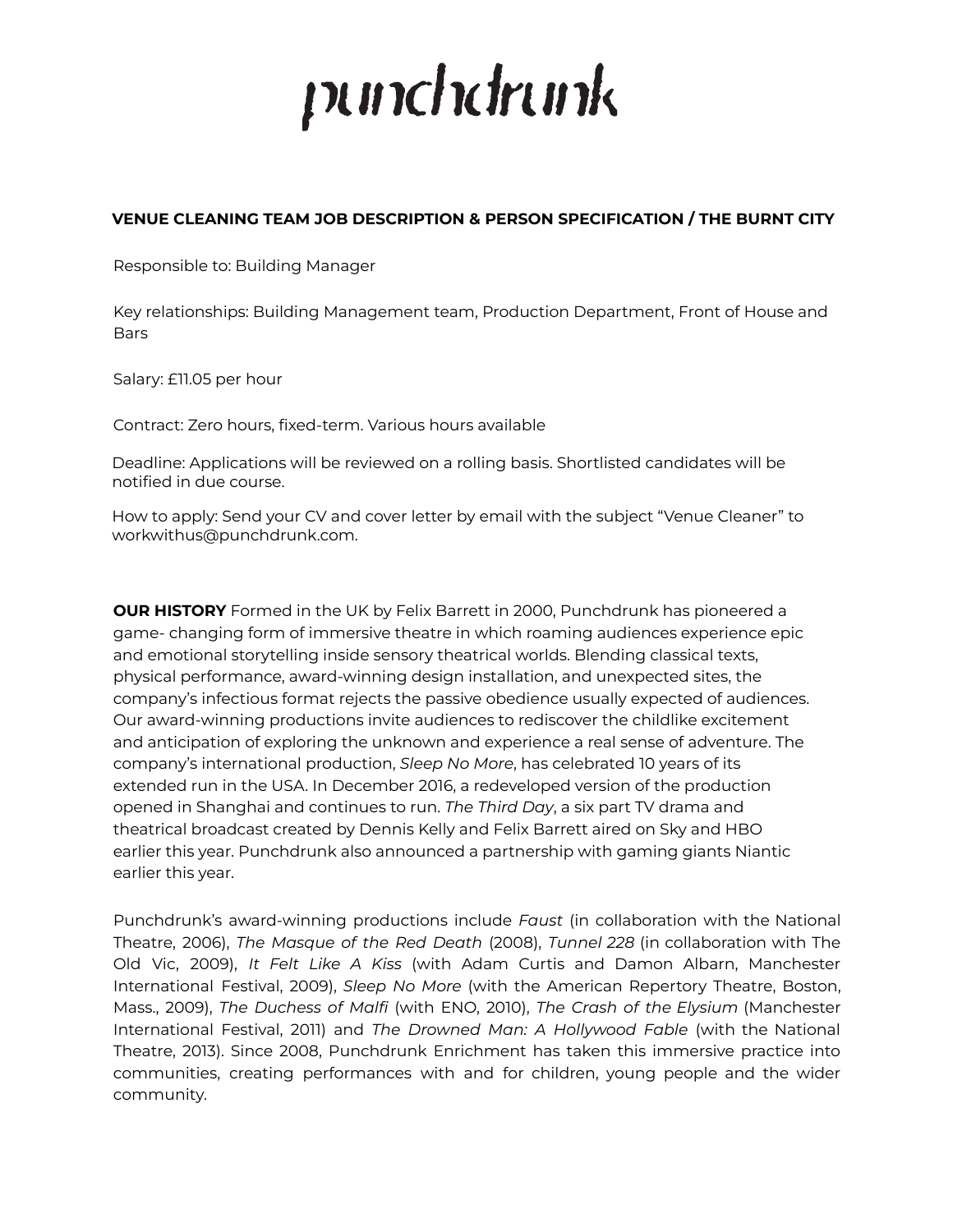# **THE ROLE**

Punchdrunk is seeking individuals to join their Venue Cleaning team. Working throughout the venue you will be responsible for ensuring that the highest standards of cleanliness are maintained and that appropriate cleaning methods are used, reporting any issues to the Cleaning Supervisor and Building Manager in good time.

The cleaning team will be responsible for the upkeep of the backstage, offices and performance spaces, ensuring that these are maintained in line with the design of the show, you will have great attention to detail and be able to follow complex instructions.

Cleaning will be undertaken on a shift/ rota basis in accordance with planned activity across the site. This will include early morning, evening and weekend shifts.

# **JOB DESCRIPTION | RESPONSIBILITIES INCLUDE:**

- To undertake general cleaning duties including cleaning of floors, toilets, furniture and fittings, emptying bins and other receptacles and removal of rubbish
- To undertake cleaning of green room/ staff welfare areas
- To undertake cleaning of public areas including Front of house, toilets and bar areas
- To undertake cleaning of backstage dressing rooms, wardrobe, design rooms and office areas
- To undertake suction cleaning, sweeping and washing of all floor areas to ensure that they are free from dust, dirt, litter, smears and with no evidence of stains, spillages or residual cleaning materials, refilling of antibacterial products.
- To undertake cleaning throughout the performance space in line with detailed cleaning instructions to ensure no damage to any set pieces/ props and set dressing.
- To empty waste bins and receptacles, ensuring they are disinfected and free from smears and odours and ensuring the safe segregation and disposal of rubbish in accordance with Punchdrunk's sustainability aims and procedures
- To ensure consumables are refilled and used responsibly in accordance with Punchdrunk's sustainability aims and procedures
- In addition to the regular cleaning schedule, to undertake any ad hoc cleaning as and when required
- To undertake additional cleaning duties relating to the management of Covid 19
- To check that all cleaning equipment is safe to use before starting work and report any defects immediately. Ensure all cleaning equipment including machinery used is cleaned and returned to designated storerooms in a safe and tidy manner after use ready for the next cleaning operation.
- To use the correct cleaning products/ methods throughout the buildings and undertake any specific training required
- To follow COSHH regulations and adhere to all safety procedures relating to the use and storage of cleaning chemicals.
- To carry out regular stock checks, reporting in good time when items require recording to the Building Management team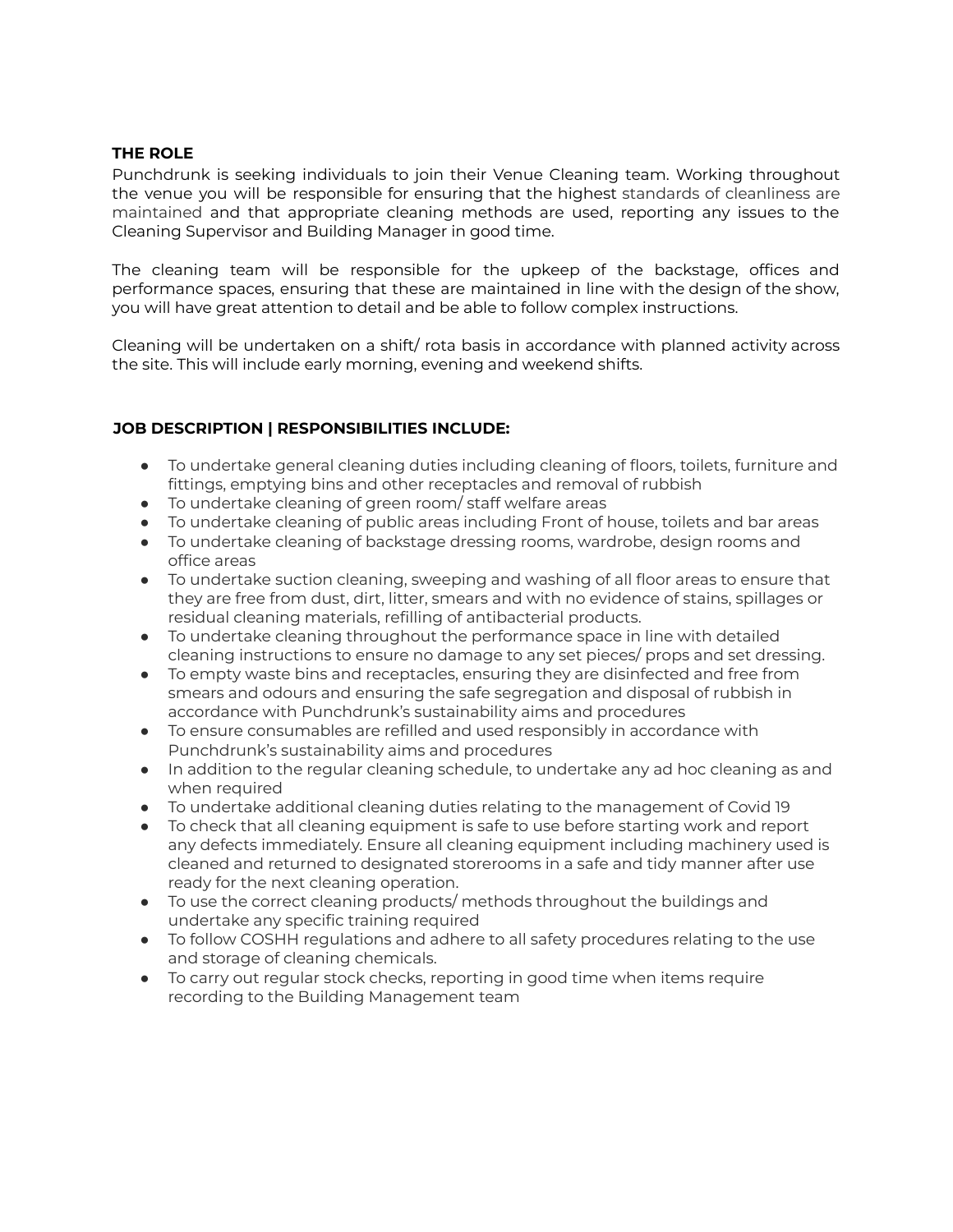#### **PERSON SPECIFICATION:**

# ESSENTIAL EXPERIENCE, SKILLS AND ATTRIBUTES

- Able to communicate clearly and effectively
- Able to understand and follow complex instructions/ methods of work
- Experience of working in a customer focused environment
- Flexible and proactive approach to work with a can do attitude
- Basic knowledge of Health & Safety requirements for the equipment and chemicals being used
- Able to work under own initiative to meet requirements of the role
- Attention to detail and accuracy with tasks and quality standards is essential.
- Physical lifting and movement of equipment
- Will be positive, flexible and hardworking with a passionate commitment to quality
- Attention to detail and accuracy with all tasks.

# DESIRABLE EXPERIENCE AND SKILLS

- Previous experience of working in a cleaning role is preferable
- Previous experience on large-scale multi use sites
- Previous experience of working in an Arts venue or interest in performing arts

WORKING HOURS *Shifts available between the following hours:*

- Weekday evenings 4.30pm to 10pm
- Weekends 9am to 6pm

#### EMPLOYMENT TERMS

- Early morning, evening and weekend work will be required on a rota basis
- Zero hours, fixed-term contract. Various hours available
- £11.05 per hour
- Place of Work: Punchdrunk's home in Woolwich
- Pension contribution, following completion of probation period
- 20 days holiday per annum pro-rata + UK bank holidays
- Direct Report to Building Manager
- **Please note: this role is only open to applicants aged 18 years and over in line with our safeguarding policy.**

NOTES TO APPLICANTS If you are called for an interview you will be required to sign a Punchdrunk Non-Disclosure Agreement in advance of the meeting.

All applicants must be eligible to work within the UK.

HOW TO APPLY: To apply, please submit your CV and a brief statement (maximum 2 A4 sides) describing your suitability for the position and *specifically* how your experience matches the person specification.